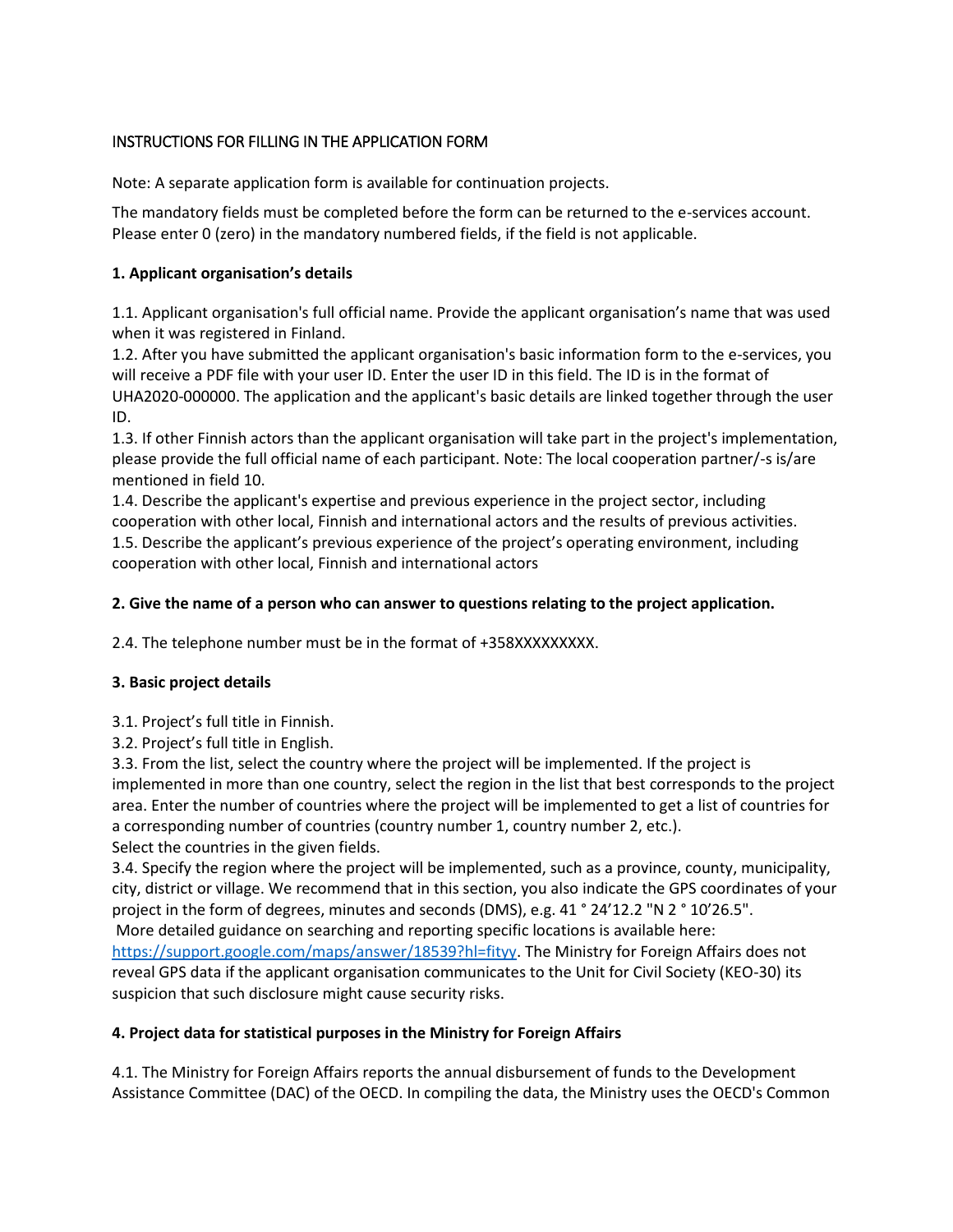Reporting Standard (CRS). A separate DAC categories document appended to the application files gives more detailed clarifications of the CRS codes. Select no more than three main categories, in which the project seeks to attain results. If you are not sure of the category, select the code(s) that, in your opinion describe them best. First select the main category, such as education, health or civil society. After that you can view more detailed descriptions of each main category. In respect of the main categories, estimate the proportion of the project's results targets in the category in question in percentage terms. The percentage must be 100% in total.

4.4.1. Select the alternative in the menu that corresponds to the principal objective of your project. If you don't find the principal objective of your project among the objectives on the menu, select "no DAC objective". You can find more detailed clarifications of the DAC objectives from a separate DAC categories document appended to the application files.

4.4.2. Even if you did not find the principal objective of the project on the DAC objectives list in Section 4.4.1., there may be similarities among the significant objectives and project's objectives. Select from the list those DAC significant objectives that are the project's significant objectives, that is, essential objectives alongside the principal objectives. You can select several significant objectives.

If one of the significant objectives is an objective set at the Rio Earth Summit, determine a percentage for it. Estimate the share of combating desertification, for example, of the actions included in environmental objectives. (For example, if the project involves both combating desertification and climate change adaptation, estimate the proportion of each from 100%). The percentages are estimates. Note: the significant objective cannot be the same as the selected principal objective.

4.5. Before completing this section, read the [guidance note related to the definition of the development](https://um.fi/documents/397000/0/JULKAISUVERSIO+Ohje+hankkeen+tilastolliseen+m%C3%A4%C3%A4ritt%C3%A4miseen+2022.pdf/fa54231e-89a7-c6ee-e02a-9b29fd1c406b?t=1642769538007)  [policy priorities, the human rights-based approach and the beneficiaries in the context of the project.](https://um.fi/documents/397000/0/JULKAISUVERSIO+Ohje+hankkeen+tilastolliseen+m%C3%A4%C3%A4ritt%C3%A4miseen+2022.pdf/fa54231e-89a7-c6ee-e02a-9b29fd1c406b?t=1642769538007) 4.5.1. From the given four alternatives, select one principal development policy priority area for the project.

4.5.2. If necessary, select 1–2 priority areas to which the project also contributes.

4.5.3. Select one level out of the four alternatives.

More information: Human Rights-[Based Approach in Finland's Deve](https://um.fi/documents/35732/48132/human_rights_based_approach_in_finlands_development_cooperation_-_guidance_note_2015_pdf_32_sivua_118_mt.pdf/b757f2f3-6103-7a43-1508-ba1bbbe3908d?t=1560452713123)lopment Cooperation, [Guidance Note 2015.](https://um.fi/documents/35732/48132/human_rights_based_approach_in_finlands_development_cooperation_-_guidance_note_2015_pdf_32_sivua_118_mt.pdf/b757f2f3-6103-7a43-1508-ba1bbbe3908d?t=1560452713123)

4.5.4. Tick the box if one or more of the project's right-holder groups/beneficiary groups belongs to a vulnerable group. Select from the menu the vulnerable groups that belong to the project's beneficiaries. Note: The role of these right-holders/beneficiaries should also show in the project's results targets, plans and implementation. If you selected persons with disabilities, select from the opening menu one alternative that best describes the project. Provide an estimated percentage of the project's funding targeted at persons with disabilities.

# **5. Project description**

5.2. Description of the project's continuation phase in Finnish. Note: Please complete this field carefully, because the Ministry will use the applicant's text when the decisions on discretionary government grants are published. Describe briefly:

- What will be done?
- Why? (The problem and expected development impacts)
- What will be the project's outputs?
- Who will benefit from the activities?
- Who will be involved in the project? Who is the project's implementor?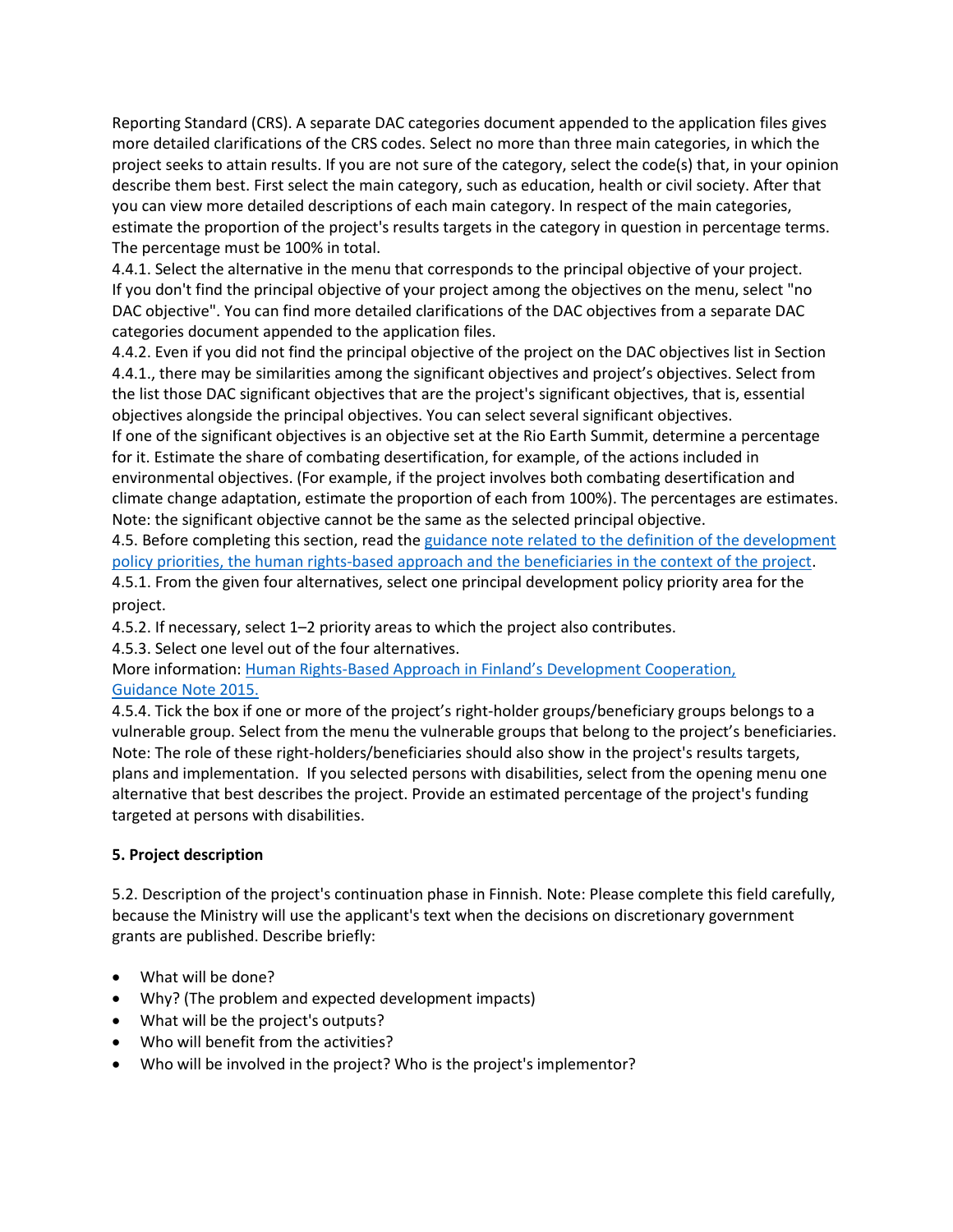5.3. The same description as above in English. Note: The Ministry will use this field when a decision on a discretionary government grant is published.

5.4. Describe the project's planning phases: Describe the process from the project idea to the definition of results targets (outcome and output) and planning of the activities. What are they based on? Who participated in the planning and in which ways? What kind of preparatory studies were used to form an idea of the baseline situation? When and by whom an initial assessment of the project was carried out or, if it has not yet been done, describe the plan, including the means and schedule for determining the baseline results targets.

5.5. Describe the local development strategies and other actors that are relevant from the point of view of the project's objectives. Describe the existing local strategies or plans and how the proposed project will support their implementation. Who are the other local, national, Finnish and international actors in the project's field of operation or area of activities. How do the different actors cooperate and what added value this project brings to ongoing cooperation.

5.6. Describe the project's direct and indirect beneficiaries/right-holders and determine their numbers. Specify whether they are women, men, children, young persons, representatives of a certain occupation, etc. (cf. 4.5.4.2.) Has the realisation of the rights of minorities and such other vulnerable groups as persons with disabilities and persons and groups subject to multiple discrimination been taken into account in their selection? If attention has not been paid to these groups, give the reasons for that. Also describe the duty-bearers of the project. Explain why just these right-holders and duty-bearers were selected. How will the participation of these groups, in particular, contribute to the solution of the development problem that the project aims to tackle? Describe each group's participation in the project planning and their tasks and responsibilities in the implementation, monitoring and reporting of the project. How has the ownership of the beneficiaries/right-holders been ascertained?

### **6. Impacts of the project**

Note: The impacts of the project can be described in more detail in Appendix 1 as well as in the results matrix to be appended to the application. See also the RBM guidelines in Finland's Development [Cooperation.](https://um.fi/documents/35732/48132/results_based_management__rbm__in_finland_s_development_cooperation)

6.1. Mention the long-term measurable development objective, whose achievement will be significantly promoted by the project. What long-term impacts does the project have, for example, on efforts to reduce extreme poverty or inequality, to strengthen the capacity of civil society, or to implement human rights?

6.2. Which sustainable development goals (2030 Agenda) (and targets) (max. 3) the project supports [\(https://um.fi/agenda-2030-kestavan-kehityksen-tavoitteet\)](https://um.fi/agenda-2030-kestavan-kehityksen-tavoitteet)? Does the project promote the objectives of the Paris Agreement on Climate Change? (Note: The local development goals and strategies are discussed in section 5.5.)

6.3. How does the project promote Finland's development policy priorities and objectives?

# **7. The outcomes of the project**

Before completing this section, study the theories of change and indicators of Finland's development policy (Theories of Change and [Aggregate Indicators for Finland's Development Policy 2020\)](https://um.fi/publications/-/asset_publisher/TVOLgBmLyZvu/content/suomen-kehityspolitiikan-tuloskartat-ja-indikaattorit-2020)). The Ministry for Foreign Affairs encourages organisations to use aggregate indicators in reporting their results whenever these are relevant to the project.

7.1.1. List at most 5 expected outcomes of the project. A project's outcome (or immediate result) is a concrete positive change expected to be achieved during the project, such as improved learning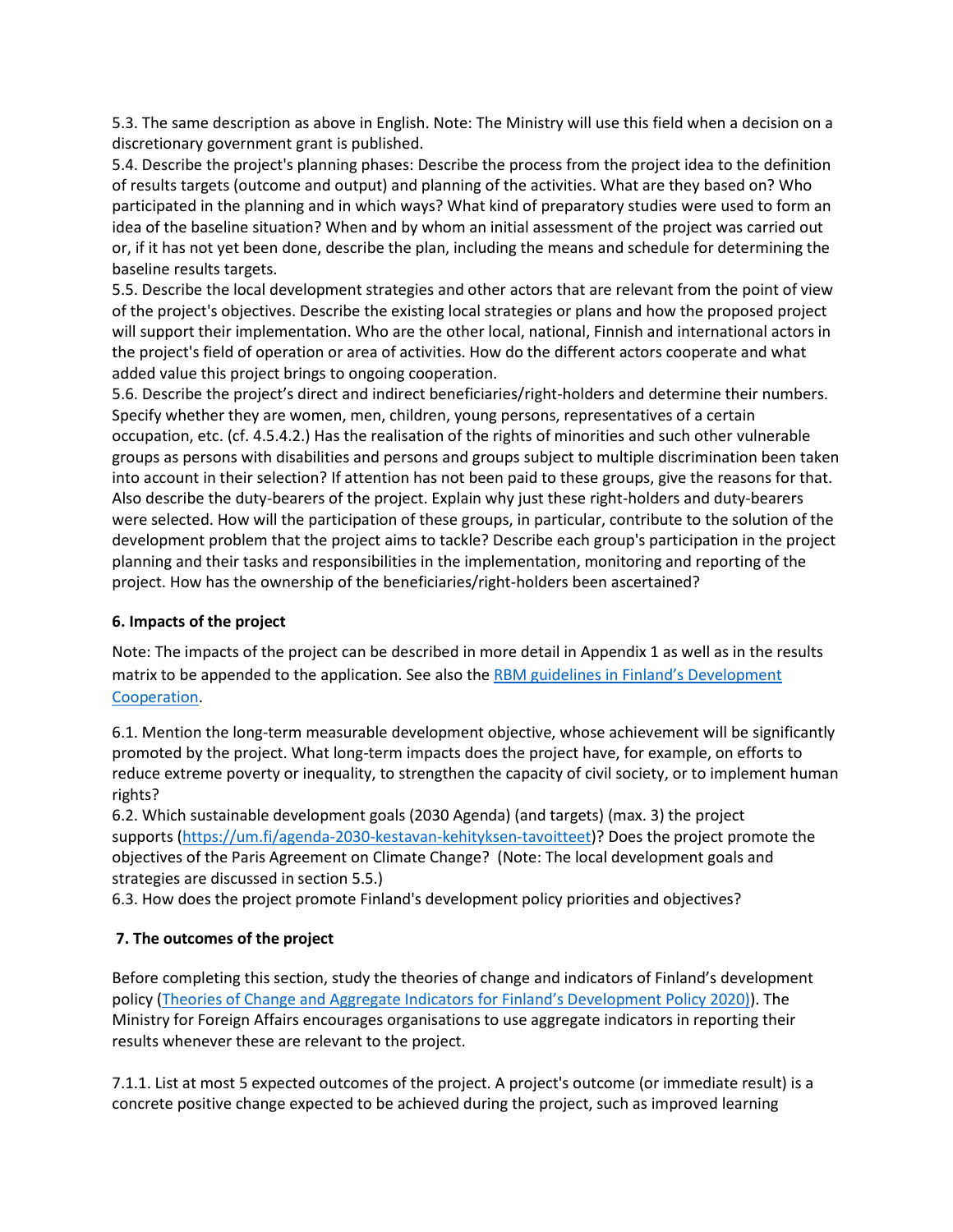outcomes of pupils, improved yields/returns of smallholder farmers. Open a new line from the dropdown menu for each result. Press the plus button for more lines.

7.1.2. Give the indicator or indicators used to monitor the achievement of the result (see guidelines for [determining SMART indicators\)](https://um.fi/documents/397000/0/Ohjeistus+SMART+indikaattori.doc/064852b5-d7b0-f5da-6682-407b90e94ef5?t=1579166551653). Also list any aggregate indicators of the Ministry for Foreign Affairs that the project contributes to.

7.1.3. Indicate the baseline value of the indicator(s). If a baseline related to this has not been done yet, describe the plan for specifying this information.

### **8. Outputs of the project**

8.1. List no more than 10 outputs created in the project, itemising them as clearly as possible. The outputs are the concrete end or intermediate results of the project activities, created during the project. Describe the output, for example a written and printed manual or an x number of trained men/women or a new network of actors. Press the plus button for more lines.

8.2. What result(s) mentioned in section 7 does this output contribute to?

### **9. The project's operating environment and risks**

9.1. Provide a brief description of the project's operating environment, with an emphasis on factors relevant to the project, such as:

- social and cultural conditions, including civil society's situation, human rights situation, opportunities of participation for different genders, minorities, indigenous peoples and persons with disabilities.
- key political factors and political situation in terms of the project's sector as well as local administrative structures,
- economic factors, such as the employment situation and livelihood opportunities,
- challenges and opportunities related to infrastructure and technology,
- natural conditions and the impacts of climate change.

9.2. What internal risks can influence the project's success? Describe the most central internal risks from the project's point of view, such as the actors' deficient capacity to implement and administer the project, challenges in the engagement and motivation of beneficiaries/right-holders, abuse of power or funds, or sexual abuse and harassment. How have these risks been taken into account in project planning, what measures will be taken to prevent them, and what is done if a risk materialises? What are the responsibilities for preventing and managing these risks? Where applicable, see also the Risk [Management Policy of the Ministry for Foreign Affairs and the related guidelines.](https://um.fi/julkaisut/-/asset_publisher/TVOLgBmLyZvu/content/kehitysyhteistyon-riskienhallintapolitiikka)

9.3. Describe the most central external risks from the point of view of the project's implementation, such as problems in the cooperation between authorities, corruption, political changes, changes in the state of the environment, the probability and impacts of natural disasters. How have these risks been taken into account in project planning, what measures will be taken to prevent them, and what is done if a risk materialises? What are the responsibilities for preventing and managing these risks? 9.4. Read the Foreign [Ministry's guidelines on ensuring the minimum level of "do no harm" in the cross](https://um.fi/publications/-/asset_publisher/TVOLgBmLyZvu/content/kehityspolitiikan-l-c3-a4pileikkaavien-tavoitteiden-ohjeistus)-

[cutting objectives.](https://um.fi/publications/-/asset_publisher/TVOLgBmLyZvu/content/kehityspolitiikan-l-c3-a4pileikkaavien-tavoitteiden-ohjeistus) Will the project have adverse effects on the operating environment or on the life of the beneficiaries? For example, will it lead to increase in the use of fuel-wood, an unfavourable position for some, conflicts or rivalries, etc. What can be done to mitigate these negative effects?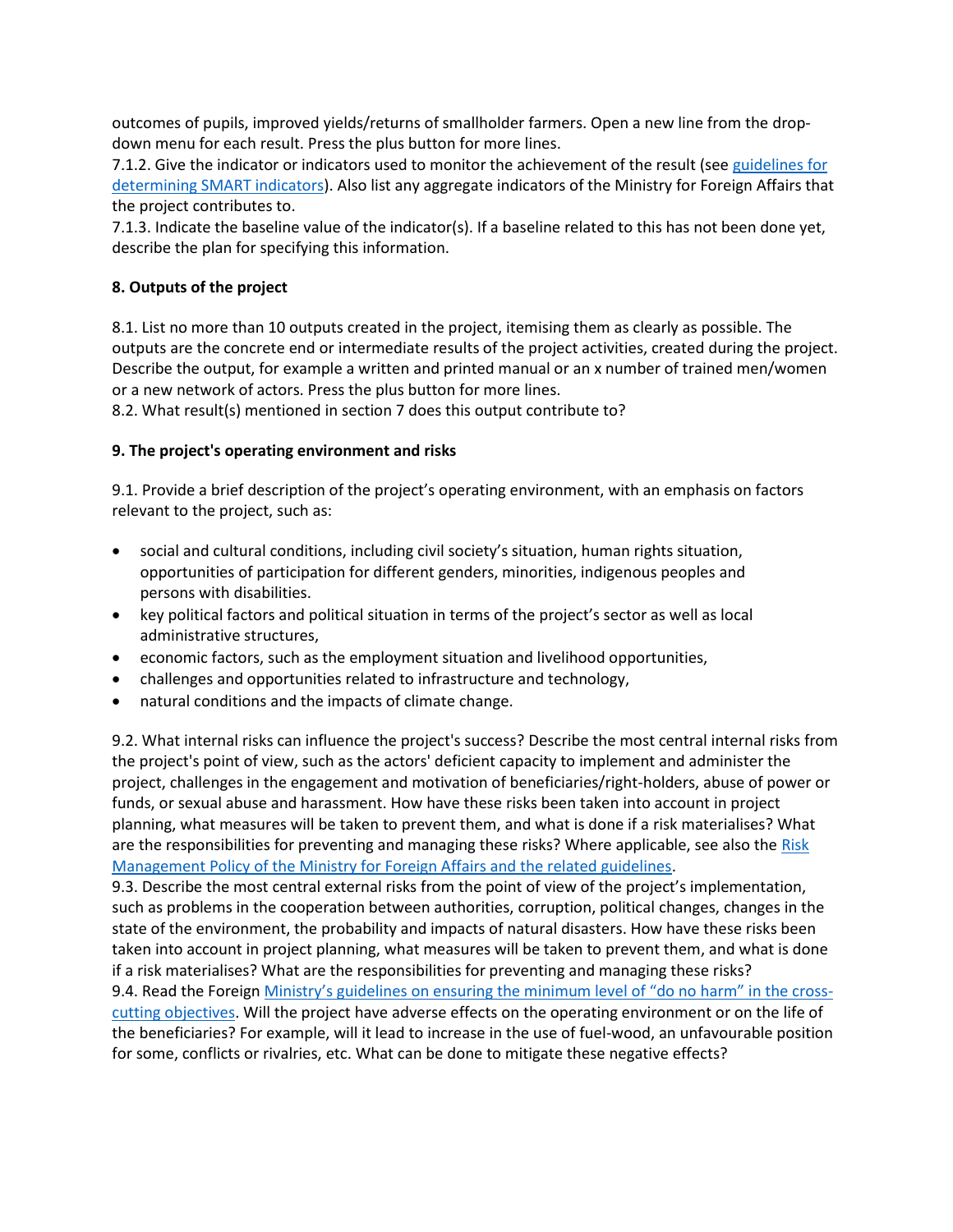#### **10. Local cooperation partner**

The local cooperation partner is the actor that has the main responsibility for the project and with whom the project has been planned and will be implemented. The Finnish applicant has concluded a Letter of Intent with the local cooperation partner. If the main responsibility for the project is shared by several local actors, open the drop-down menu to get more lines from the "Cooperation partner" field and complete the details for each local actor that exercises a significant responsibility for project implementation.

10.10. The person who can answer questions related to the project application. If the partner is a large organisation headquartered outside the project locality, enter the contact details of the person working in the project locality who has a direct responsibility for the project.

10.11. Describe the partner's position in the project's operating environment and in the project's target country or region, core expertise, operating methods and decision-making system. Are the project's beneficiaries/right-holders represented in the cooperation partner's decision-making system? What is the partner's relation to the beneficiaries? Give the reasons for choosing this partner organisation. How has the applicant organisation established contacts with the cooperation partner? How does the project support the objectives of the local partner organisation, including advocacy? What are the respective responsibilities and roles of the local partner and Finnish organisation? What has been agreed about decision-making? If the applicant organisation has worked together with this partner organisation in other projects before, tell about the collaboration and the results or impacts they achieved.

10.12. What are the local partner's strategic objectives? How well does the local partner organisation know the sector-specific best practices and the common policies shared by actors in the sector? What kind of projects have they carried out and what verifiable results have been achieved with other partners? Describe the partner organisations' local, national and international networks.

10.13. Cooperation partner's capacity

10.13.1. The partner organisation's year of establishment.

10.13.2. The year of registration and name of the registration authority. If the partner is not registered, give the reasons for that.

10.13.3. Provide the number of members in the partner organisation.

10.13.4. Describe the partner organisation's strategic objectives. Have the objectives been recorded in the rules of the organisation or other similar documents?

10.13.5. Inform the amount of funding (EUR) raised by the partner organisation in the previous accounting period. Describe the fundraising means and methods used by the partner organisation (e.g. membership fees, other financiers, sales revenue).

10.13.6. Inform the number of personnel employed by the partner organisation in person-years. 10.13.7. Inform the number of volunteers working for the partner organisation.

10.14. In the table, fill in the names of the other local or international donors of the partner organisation, such as representatives of public administration, foundations, international organisations and taxpayers. This field is about the partner organisation's general funding, while 11.2. below focuses on other project funding. Press the plus button for more lines.

10.14.1. Name of donor

10.14.2. Proportion of donor support as a percentage of the partner organisation's total revenue in the previous financial year.

10.14.3. Possible additional information about the donor, funding period, amount of funding, etc.

10.15. What cooperation partner's capacity the project aims to improve (e.g. certain thematic skills, what?), financial resources, fundraising methods, administrative skills and processes, networking skills and innovation skills). Why will its capacity be strengthened in these areas? What wishes regarding the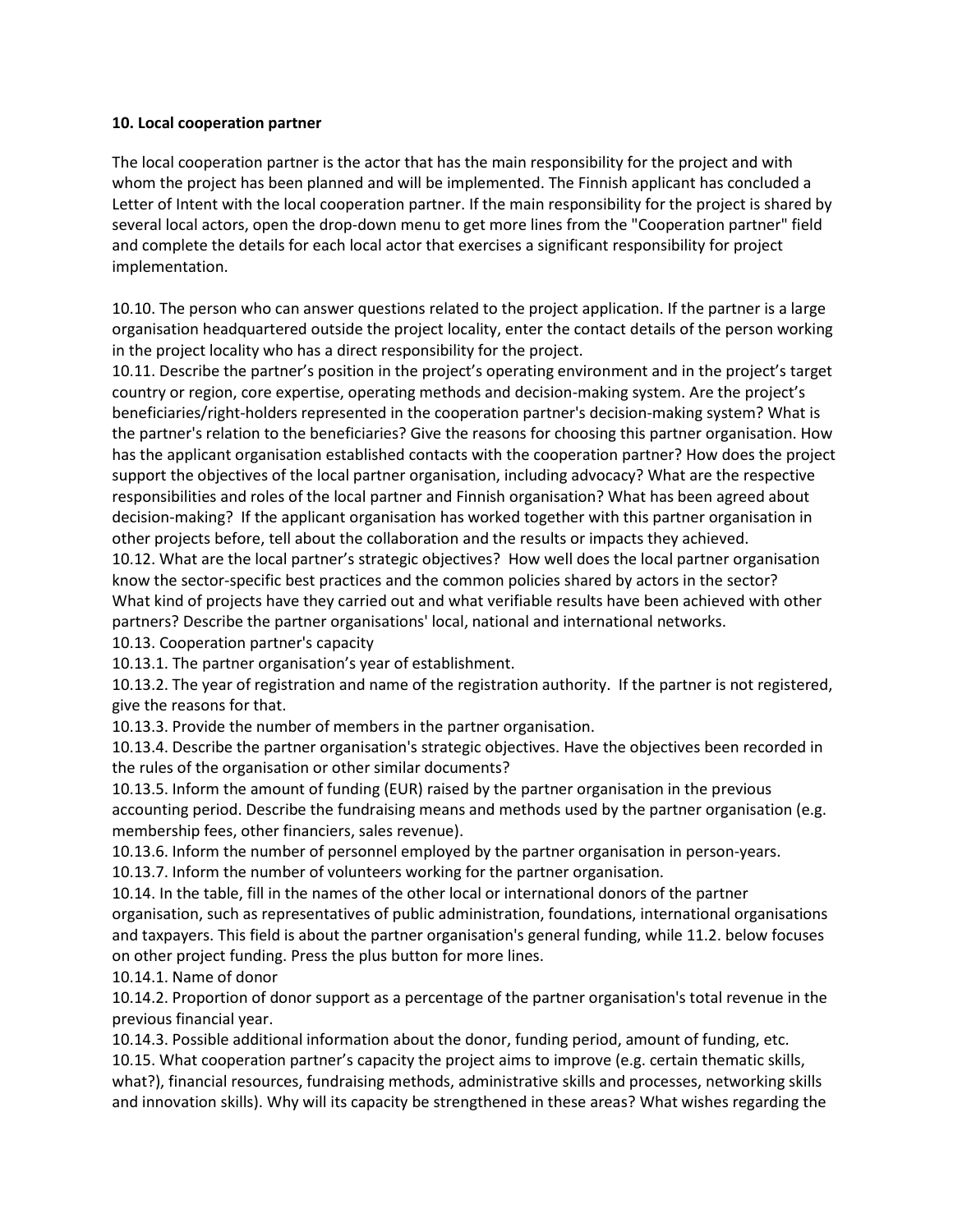improvement of its capacity has the partner expressed and what needs do they have with regard to e.g. training received from other operators? Describe the measures that are aimed to develop the capacity and the ways in which progress will be monitored.

### **11. Other cooperation partners**

11.1. Fill in the other project partners (e.g. companies, educational institutions, other organisations, authorities, networks). How are the project's objectives and activities related to different cooperation partners, and what added value does each cooperation partner bring to them? Describe the different parties' participation in the implementation of the project or in creating preconditions for the activities. What are the respective roles and responsibilities of the actors involved?

11.2. Does the project receive other funding from Finland or elsewhere? (See 10.14. Above for the partner's general funding). Press the plus button for more lines.

11.2.1. Name of donor

11.2.2. Share of donor support for project funding in euros.

11.2.3. Possible additional information about, for example, the donor, continuation of funding, and the conditions the donor has set for the project.

### **12. Project budget, the amount of applied discretionary government grant and its intended use**

12.1. Year when the applied discretionary government grant will be used. Discretionary government grant can be applied for four years at a time.

12.2. Total project expenditure, including applicant organisation's self-financing, in euros.

12.3. Applicant's self-financing in euros.

12.4. Applicant's voluntary work and service and material donations in euros.

12.5. The program automatically calculates the share of self-financing and its percentage of the total expenditure per year. Subtract the total project expenditure or add self-financing, if it is less than 15% or, in projects related to persons with disabilities, less than 7.5%. In the form, the default value is based on the terms and conditions, corresponding to 15% of self-financing for each year of implementation. No more than half of the self-financing can consist of voluntary work and service or material donations. 12.6. The amount of applied discretionary government grant in euros in this application round.

12.7. The applicant's self-financing must be at least 15% of the project's total funding or 7.5% in projects related to persons with disabilities.

12.7.1. Share of self-financing in euros of the project's total budget. At least half of the self-financing must be in cash. The applicant does not need to itemise the sources of self-financing at an annual level. Self-financing cannot include other public funding or a financial contribution directed to the project by a local partner. Press the plus button for more lines.

12.7.1.1. Where and in what country will the self-financing be raised?

12.7.1.2. The sum from the source in question in euros.

12.7.1.3. Possible additional information about the continuation or uncertainty of self-financing.

If it is proposed that funds collected from outside the EEA be used for self-financing, present reasonable grounds for accepting the self-financing contribution from non-EEA countries.

12.7.1.4. Select Yes, if also other than money is used in self-financing. Fill in the information in the table. 12.7.2. Only voluntary work carried out in Finland or by a posted representative of the applicant from Finland or material or service donations collected by the applicant from Finland or the EEA will be approved as self-financing.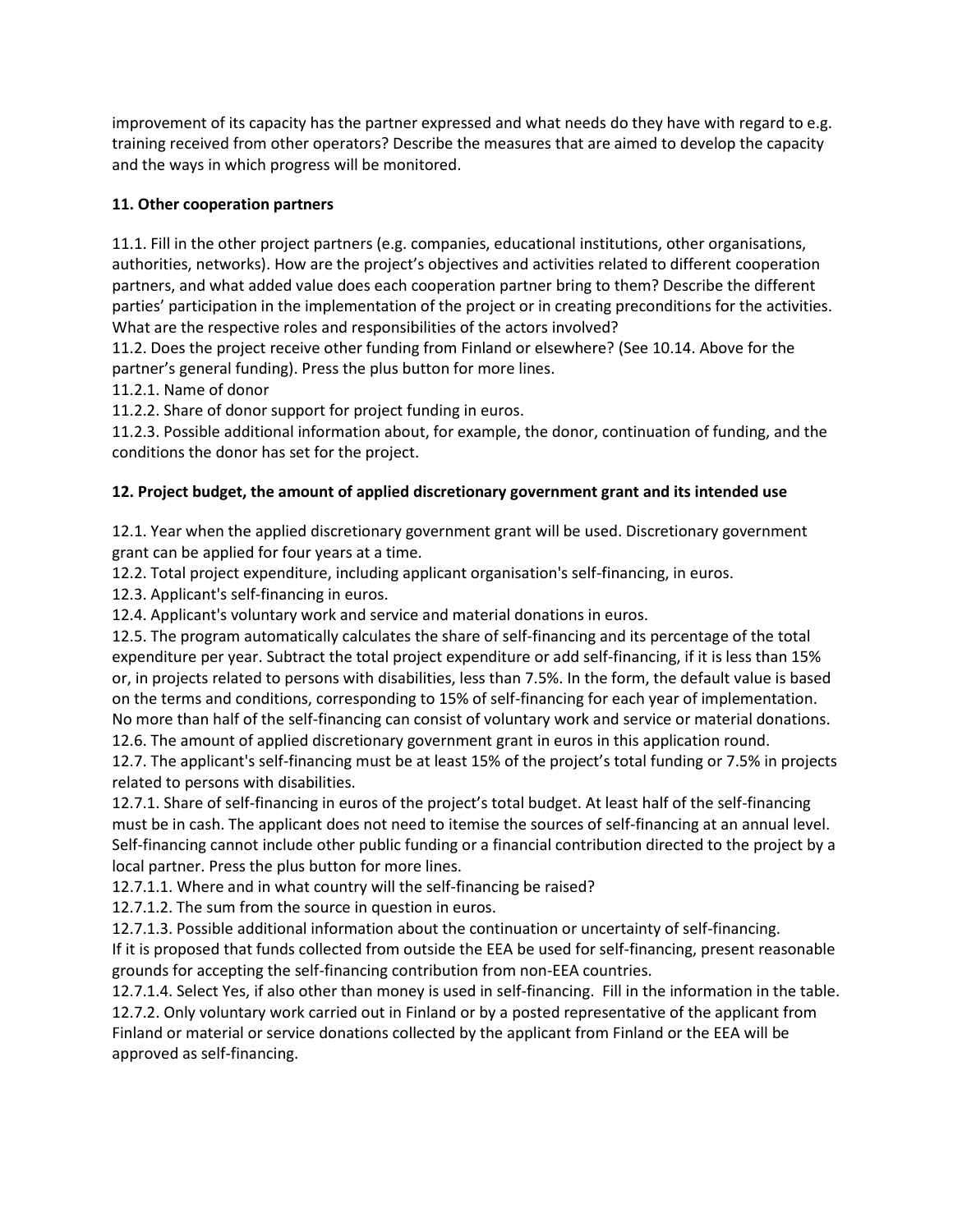12.7.2.1. Describe the task, the donated goods or service and give the number of the tasks/goods/services. Specify the hours/days/items etc. contributed by a given unit. The applicant must keep the list of donations and voluntary workers hours of work updated.

12.7.2.2. Provide the calculation criteria used for the hourly pay or for calculating the value of services/material. The pay for voluntary work is determined on the basis of the amount of a reasonable gross salary paid for similar work in the country where the voluntary work is done. The value of service and material donations is calculated based on their current value.

12.7.2.3. Total sum accruing from the given service and material donations and work.

# **13. Total project expenditure**

Determine the project's total expenditure. Government grant may be used only to cover costs specified in this section.

13.1. The year to which the expenditure applies. To get the form for the following year, press "Add total expenditure for the following year" button. If you wish, you can copy the budget of the first year for default values of the following year.

13.2. Costs per output are costs arising from the project implementation that are essential from the point of view of the results of the project. Enter the costs budgeted for each output.

The outputs must be the same as the outputs mentioned in 8.1. of the application form. Procurement, investments and donations may contribute to the costs required by the outputs. Monitoring, evaluation and project information are also project activities generating outputs (follow-up report, evaluation report together with recommendations, a printed article), and their costs must be included here. Examples on how to complete the table:

- Output: e.g. curriculum, a series of lectures or an event influencing the authorities' attitudes.
- Expenditure: All budgeted costs that directly contribute to achieving the output, excluding personnel expenses.
- Additional information: Provide the grounds used for calculating the project's total expenditure. For example, preparing a curriculum requires 20 hours of work by a consultant who charges EUR 30 per hour as well as reimbursement of travel costs incurred by the organisation of training for the education authorities (30 x EUR 10). (Do not include personnel expenses, operating and maintenance costs or administrative or communications costs incurred in Finland in this field because they are reported in field 13.3.) Press the plus button for more lines.

13.3. Expenses by type of expenditure.

13.3.1. Provide a summary of personnel expenses in the table below. For guidance on completing the personnel expenses table:

- Local staff: Locally employed staff.
- Seconded Finnish personnel: Persons hired in Finland to work for the project in the partner country.
- Seconded Finnish personnel; accommodation and travel expenses:
- Give the number of persons whose expenses are covered and enter the period of stay and the total expenses in the "Terms of pay" field.
- Project personnel in Finland: Persons engaged in project planning or implementation in Finland.
- Note: Details of the administrative personnel must not be given here; instead, they are provided in the mandatory Appendix 1: Additional information concerning the application. The costs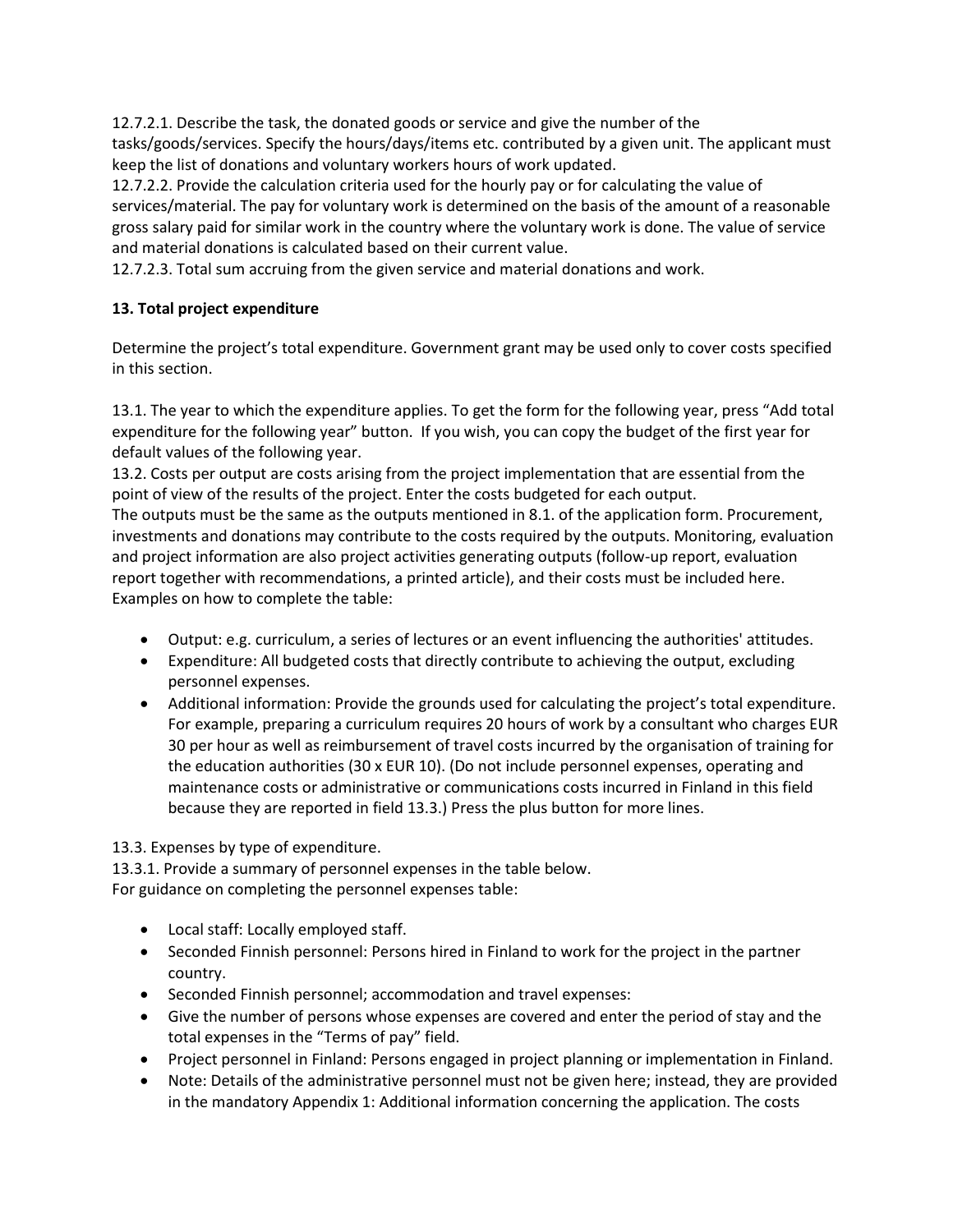arising from the employment of administrative personnel must also be included in the annual administrative expenses arising in Finland (13.3.3).

- Other personnel expenses: Other than statutory labour expenses arising from the employment of Finnish or local staff. These can include travel insurance or necessary training expenses for staff. Enter the total sum of other personnel expenses and specify their content under "Terms of pay".
- Voluntary work: Report the number of volunteers and the total value of their work and, if necessary, the terms of pay in the 'Additional information' field. Make sure that the value of voluntary work corresponds to the values reported in 12.4. and 12.7.2.
- Number of persons: Indicate the total number of people who will be working in the project, who do voluntary work or whose other expenses are paid.
- Time in months: In the time field, give the total number of months on which each group of people will receive pay during the year in question, the number of months they will do voluntary work or other related expenses.
- Pay and non-wage labour costs in euros: For the above-mentioned employees, the total amount of the gross pay and statutory non-wage labour costs determined by the pay for the year in question. In respect of other costs, indicate in this field their total value.
- Terms of pay: If necessary, provide additional information on the pay criteria (e.g. full-time, part-time 30%) or other expenses.

13.3.2. Operating and maintenance costs in the target country are not directly incurred by a certain output but belong to the project's general running costs in the target country. For example, costs from occupancy of local office premises, including rent, electricity, water, and other running real estate costs, local telephone, internet, mail and other office expenses. Operating expenses also include fuel and maintenance expenses arising from the use of machines and equipment. Similar expenses incurred in Finland do not fall under this field but they are included in the project's administrative expenses. Press the plus button for more lines.

For guidance on completing the table concerning operating and maintenance expenses in the partner country:

- Expense: Name the type of expense, for example electricity or office expenses per xx months (if necessary, provide more details, such as office electricity, education premises' electricity).
- Unit price: This field can cover, for example, monthly rent or electricity.
- Total: Total expenditure of the type of expense for the year.
- Additional information: Examples of mattes on which additional information can be provided here may include that only 30% of the rent is borne by the project; the rent is paid for only xx months, because the local implementation of the project started during X month, etc.

13.3.3. Administrative costs in Finland: The project's administrative costs may not exceed 10 per cent of the actual total expenditure of the project (including administrative costs) per year. The administrative costs incurred by the project in Finland can be accepted as the administrative costs of the project. Administrative expenses need not be itemised. Fundraising and the auditing costs of the applicant organisation fall under the administrative costs. The auditing and evaluation expenses of the project are entered under 13.2. because they are part of the project's monitoring.

- Expense: enter only one type of expense, "flat rate".
- Total: enter the total expenditure of the administration in the year under review.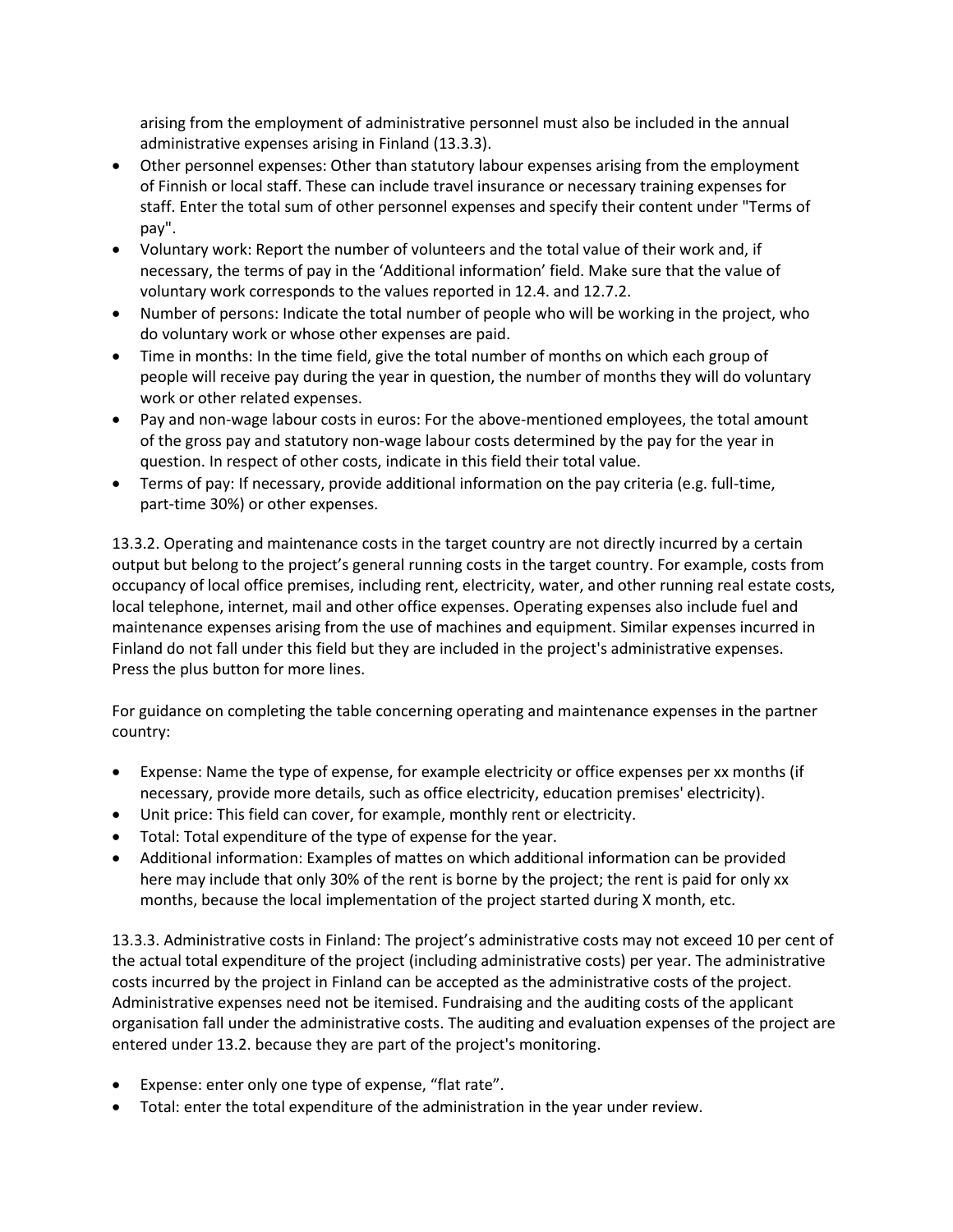13.3.4. Project's communications expenses in Finland may not exceed 5% of the project's total expenses. 13.5. The project's total expenditure for the year: The programme automatically calculates the total project expenditure for the year. Move on to completing the expenses for the following year. An automatic note will pop up, if the figures do not correspond to the project's funding plan (12.1-6). 13.6. The program automatically calculates the project's total expenditure for all years in which it was implemented.

# **14. Monitoring and evaluation of performance**

14.1. Describe the projects' monitoring and evaluation plan. Provide a brief description of the monitoring methods used in the project and the monitoring schedule.

14.2. Provide a brief description of the division of monitoring duties between the Finnish and local organisations.

14.3. Explain how the local bookkeeping and auditing are organised. Are bookkeeping and auditing organised locally? Who is responsible for bookkeeping? How do you select the auditor? Or do you send the receipts to Finland?

14.4. Describe the project evaluation, what is evaluated, how the results are used, who conducts the evaluation. Do you intend to commission an external evaluation? If so, when?

# **15. Sustainability and exit strategy**

15.1. Describe how the project's sustainability is ascertained from, for example, the social, economic, ecological and institutional perspectives. What factors support the sustainability of the project's results and which factors may undermine them? What measures are taken to ensure the sustainability of the results after the project ends?

15.2. Describe the project's exit strategy: how has the plan been prepared, who has participated in its preparation, what is the timetable and its monitoring and updating mechanisms? What are the key contents of the plan? How and when is responsibility transferred to local actors, to whom?

# **16. Communications**

16.1. How will information about the project and its results be communicated in Finland? Briefly describe the objectives, means and target groups of communications in Finland. You can continue the description in field 17. You can describe the project's local communications in Appendix 1: Additional information concerning the application. Project communication expenses in Finland can account for 5% of total project expenditure. Communication expenses are reported in 13.3.4.

# **17. Additional information about the project**

17.1. If the space in a particular field in the application form was not sufficient, you can write the number of that field here and continue the text.

# **18. Appendices**

Mandatory documents

- Appendix 1. Additional information on the application (max. 8 pages)
- Appendix 2. Letter(s) of Intent with the partner(s).
- Appendix 3. Results matrix